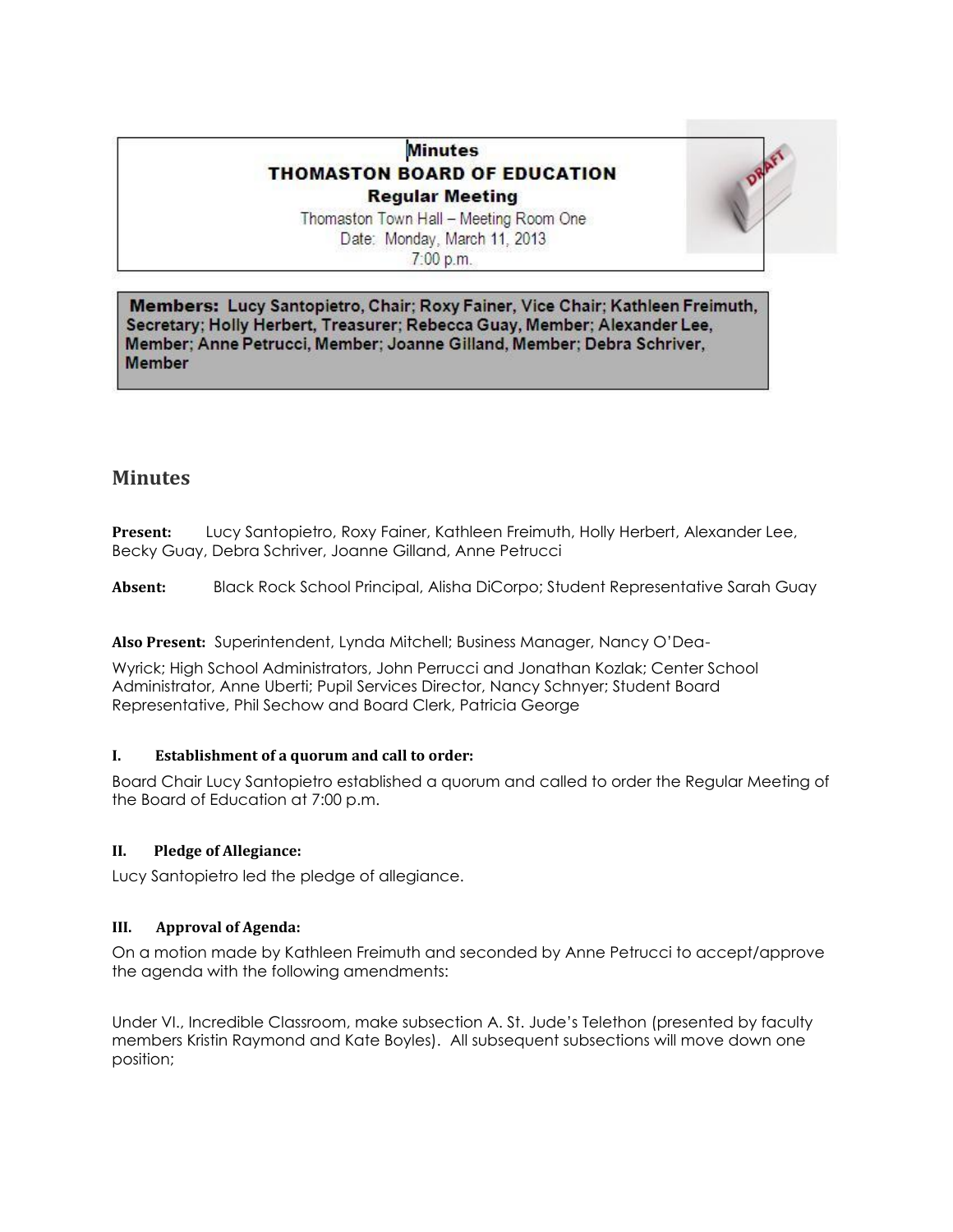Under VIII., Superintendent's report, add a subsection E. Field Report Update and a subsection F., S.E.N.D. Group

No further discussion; motion carried unanimously.

# **IV. Approval of Minutes:**

On a motion made by Holly Herbert and seconded by Kathleen Freimuth to accept/approve the minutes from the Special Meeting dated Thursday, February 14, 2013; no further discussion; Roxy Fainer and Joanne Gilland abstained; motion carried unanimously.

On a motion made by Holly Herbert and seconded by Kathleen Freimuth to accept/approve the minutes from the Special Meeting dated Monday, February 25, 2013; Alexander Lee, Becky Guay, and Anne Petrucci abstained; motion carried unanimously.

## **V. Student Representative Reports:**

Student Representative Phil Sechow was on hand and provided the following information to the Board:

- The Girl's Basketball team has made it to the State Championships which will be held at Mohegan Sun. Two busloads of students traveled to the semi finals at New Britain High School and qualified for Channel 3's "Student Section Award", for the most athletic fans and school spirit;
- The Boy's Basketball team qualified for States but were defeated by St. Paul's;
- Baseball begins next week;
- Rigon Gilani placed 2<sup>nd</sup> in the Class S State tournament;
- Sabrina Olsen ran in the Class S State Championship 3200 meter run. Her time qualified her to run in the New England's. She also qualified for the Nationals.
- CAPT testing underway;
- Course selection is also underway;

## **VI. Incredible Classroom/Student Presentations/Recognitions:**

## A. St. Jude's Telethon

Superintendent Mitchell deferred to Kristin Raymond, a teacher at Black Rock School, and asked that she explain her involvement with St. Jude's, a facility for those fighting catastrophic diseases. Kristin's family has been associated with St. Jude's for 34 years. She recruited music teacher Kate Boyles to assist with the annual telethon which was recently broadcasted on Channel 5. Kate assembled students from Black Rock School and Thomaston Center School who performed several music selections. A short video of the students' performances was shown. The teachers recognized the students who were in the audience and applauded their efforts. The telethon raised \$53,000.

B. Black Rock School/Center School Mission and Belief Statements

Principal Uberti talked about the creation of a Leadership Team, who ultimately decided its goal would be to look at what commonalities the two schools had in terms of their beliefs and their vision for the schools, and ultimately their mission statements. Ms. Uberti gave credit to Kristin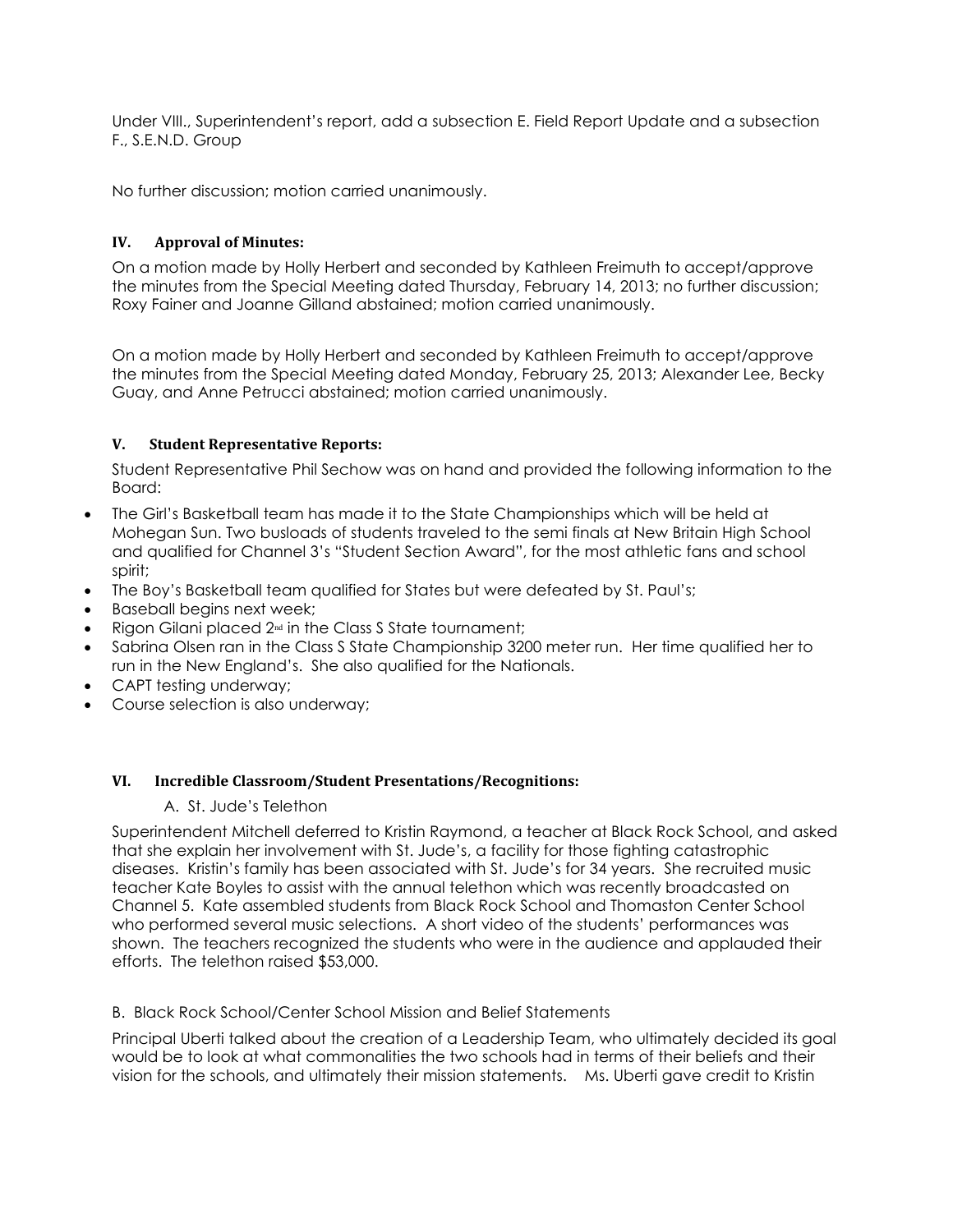Raymond, Gail Nelson, Gail Lascko, Tammy Dayton, Debra Gritt, Corrine Wong, Melissa Saramandidis, Julie Hood, Kathy Valla, and Sue Root for their time and efforts.

Kristin Raymond of Black Rock School provided a brief overview of the process explaining that it was a "school wide" initiative. The final beliefs include Home/School Communication, Curriculum, Technology, and Global Society around us. Short videos highlighting students in grades K-6 were created and shared with the Board. The videos for both schools will eventually be put on the respective school web pages.

Ms. Wong of Center School said it was a very personal process and will serve as a reminder as to what will be put into action in the classroom everyday.

Drew Gagne, Abby Dupont, Karely Conway, Julia Gibson and Michelle Dayton were publicly thanked for their help in producing the video presentations.

## 1. Board Member Recognition

Superintendent Mitchell recognized the Board members for their service to education. She presented each member with a proclamation that was generated by First Selectman Ed Mone.

1. TEAM Mentor Recognition

Informational- Thank you letters were sent to staff members who participated in a series of support programs working with new teachers.

#### **VII. Communications:**

1. New Hires/Rehires/Replacements:

On a motion made by Joanne Gilland and seconded by Becky Guay to accept/approve the new hires as presented; no further discussion; motion carried unanimously.

1. Resignations/Retirements/Exit Interviews:

On a motion made by Holly Herbert and seconded by Anne Petrucci to accept/approve the resignations as presented; no further discussion; motion carried unanimously.

- 1. Athletics: n/a
- 1. Transfers: n/a
- 1. Leaves of Absence:

On a motion made by Holly Herbert and seconded by Anne Petrucci to accept/approve the leave of absence as presented; no further discussion; motion carried unanimously.

1. Field Trips: n/a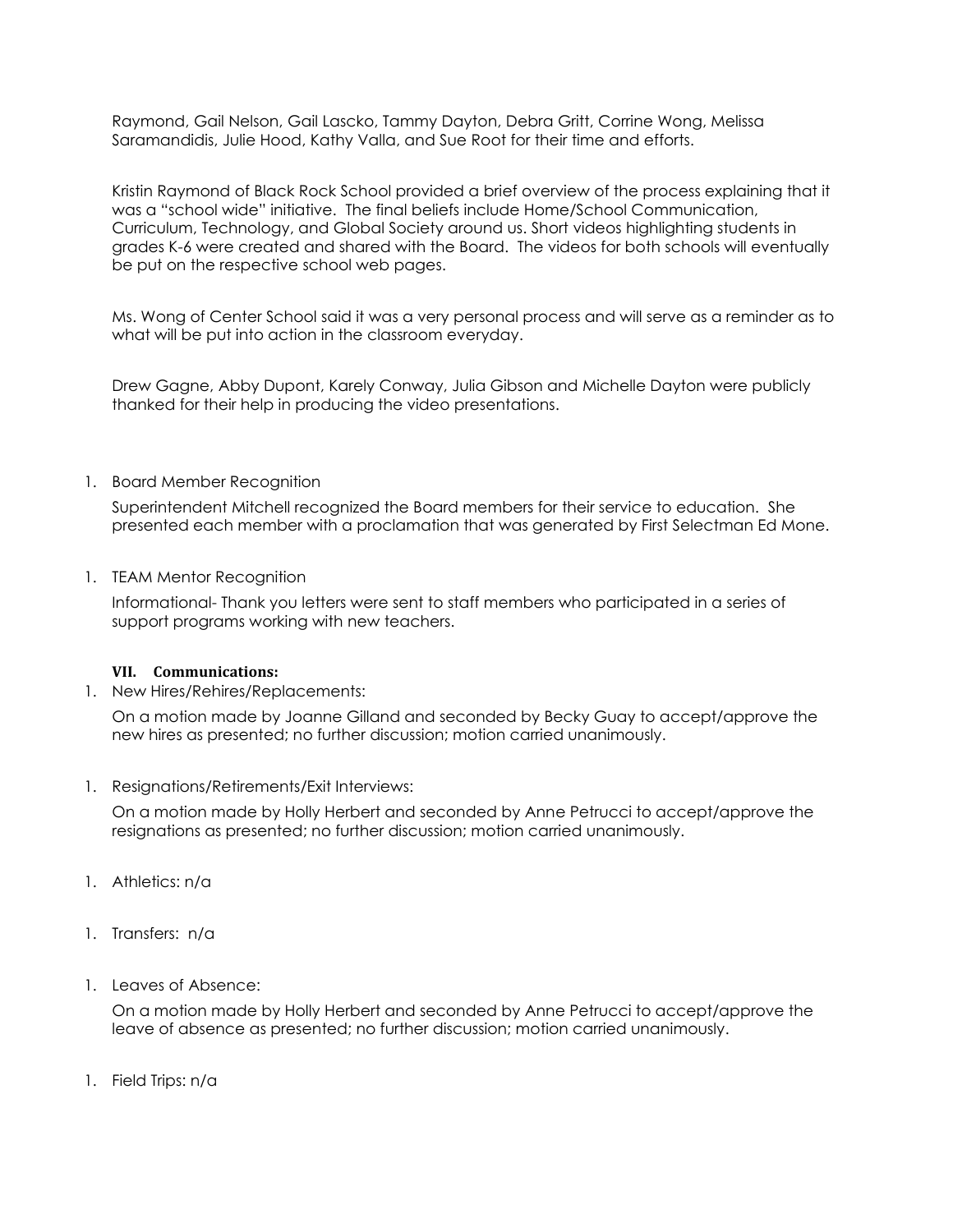### 1. Correspondence:

Honor Roll Letter - Informational, as presented.

### 1. 2012/2013 School Calendar Adjustments

On a motion made by Holly Herbert and seconded by Kathleen Freimuth to accept/approve calendar adjustments as presented; no further discussion; motion carried unanimously.

### **VIII. Superintendent's Report:**

1. Student-of-the-month: Christopher Zebrowski

Superintendent Mitchell indicated that all of the students who pass through Rotary have phenomenal resumes.

Christopher's resume notes that he takes challenging courses, receives excellent grades, was the recipient of the LCSA award, is a Voice of Democracy, an honor roll student since 2009, is Senior Class President, and a member of Interact, High School Bowl, and the Math league.

1. Consolidation Discussion Group

Ms. Mitchell felt it was a good time to bring forward the whole consolidation concept to, "clear the air and get some direction from the Board of Education". The process for consolidation consideration was based on declining enrollment realized by Thomaston as it is in many other schools in neighboring districts. "Declining enrollment translates to financial considerations", she said. The Board of Education recently presented a respectable 1.9% increase to the Board of Finance in order to maintain the programs that are currently in place. She said that, "Administrators have whittled back programs that are important to them".

When the word consolidation is used, people are frightened and feel that the district is moving in that direction, "We are not", she said, "No decisions have been made at this juncture".

Ms. Mitchell explained the two types of consolidation, external consolidation, with other districts, and internal consolidation, doing something different in our district and how we utilize the buildings. She said she was looking for direction, consensus, or comment on how the district should move forward.

Business Manager, Nancy O'Dea-Wyrick put together some information to orient the Board members and to get the conversations started - Consolidation, Regionalization or Expansion. She said, "Perhaps there are programs that can be expanded in Thomaston, such as the PreK program which would bring additional revenue to the community, or perhaps start a STEM program at the high school". Feedback from the Board is critical.

Uncertain of state mandates and funding based on enrollment; Board Chair Lucy Santopietro said the Board is still gathering information. They continue to research, stating that, "The process is long and that nothing is going to happen in the immediate future. We will continue to collect information and would never make a decision without involving the parents, students and community. It's too early to make decisions yet".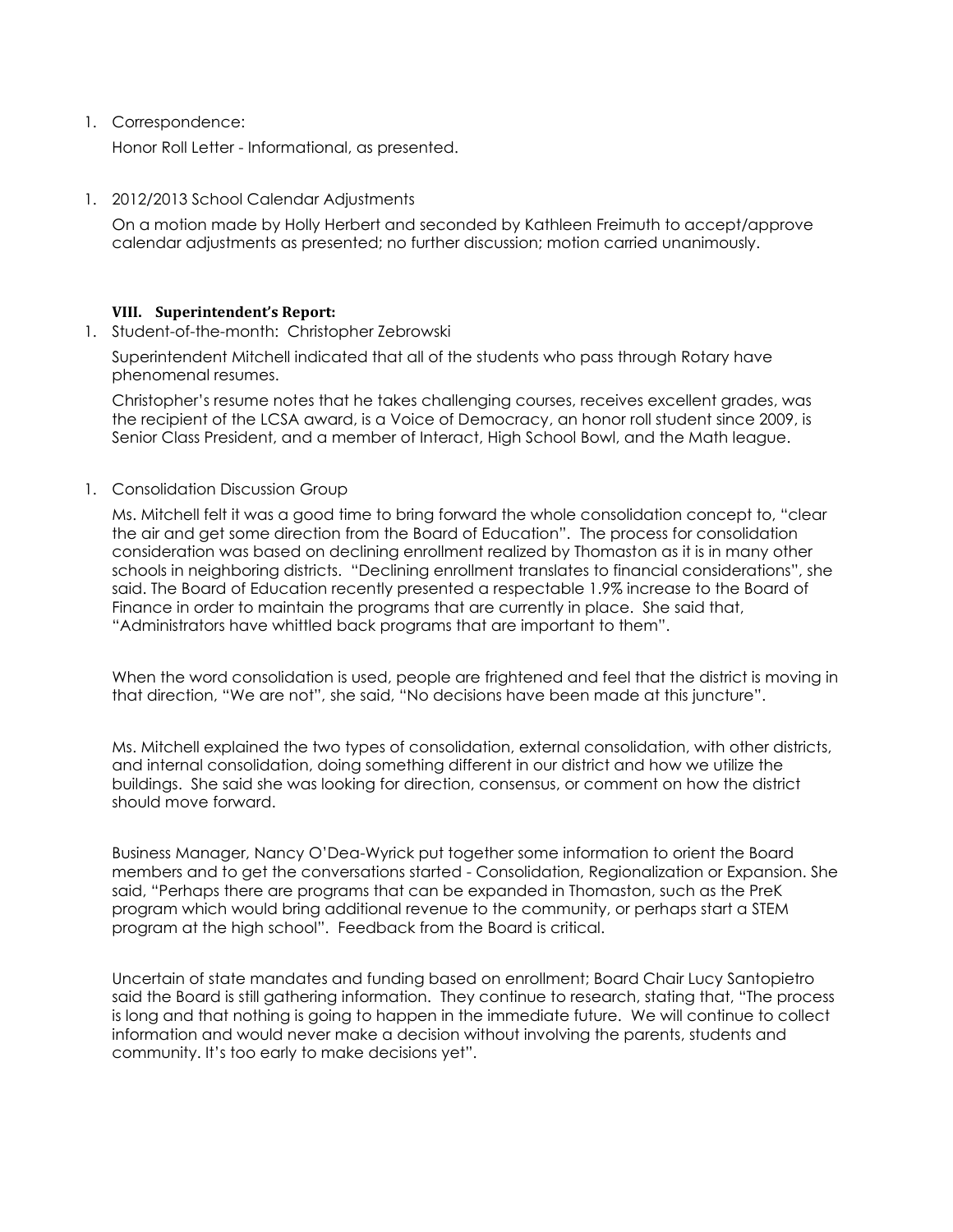Kathleen Freimuth took a moment to recognize all the good things that are coming out of the district citing the belief statements and mission statements that were presented earlier. She said, "She would do everything to make it a thoughtful decision".

1. Common Core State Standard

Common Core Standards workshop to be held on April 2, registration information included in the Board packets.

- 1. *Harvard Education Letter –* Common Core/Deeper Learning Informational – as presented
- 1. Field update

Superintendent Mitchell said that there has been a lot of concern and controversy surrounding the fields, who takes care of them and what is the schedule. She said the issue has been resolved in a positive manner, and it was brought to a close in the same financial place that it was left in. She recently met with Recreation Director Marty Egan and put together a standard contract that would represent both Marty and the BoE. Athletic Director Bill Ryan generated a "process" to do work on the field and created a alternate entrance through the high school area. She said she should have resolution within a number of days.

1. S.E.N.D. – Sharing Education News and Data

Ms. Mitchell recognized several members of the newly formed S.E.N.D. group (Sharing Education News and Data) who were present and part of the audience, Carol Cervellino and Julie Ingham. The group created a Facebook account to connect with the community on budget issues. They touch base with Central office on a regular basis to gather information in order to provide informative and accurate answers to the inquiries generated by the public on their account. Ms. Mitchell said they made one of the first real connections with the community, one of the Board's goals and feels they are an asset.

## **IX. Business Manager's Report:**

A. *The Journal – Connecticut Association of Board of Education* – Article,

"New Rules for Communicating when Connected 24/7"

The Business Manager included the article in the Board packet as it runs the gamut from the Superintendent who shuts off their device when they go home and turns it back on Monday morning, to the Superintendent who is plugged in 24/7. Since embarking on a new superintendent search, she thought it might be an interesting conversation to have going forward with the Board and prospective candidates.

B. Igniting Creative Energy Program (ICE)

A representative from Johnson Control's was on hand to explain the rollout of a program for the students. The initiative called I.C.E, is a creative challenge for the three schools. Its purpose is to think about energy and the different ways the students can come up with their own ideas to make a difference. At the local level, each participating student would receive a recognition certificate, and three winners would receive a \$500 Apple gift card. The winners would then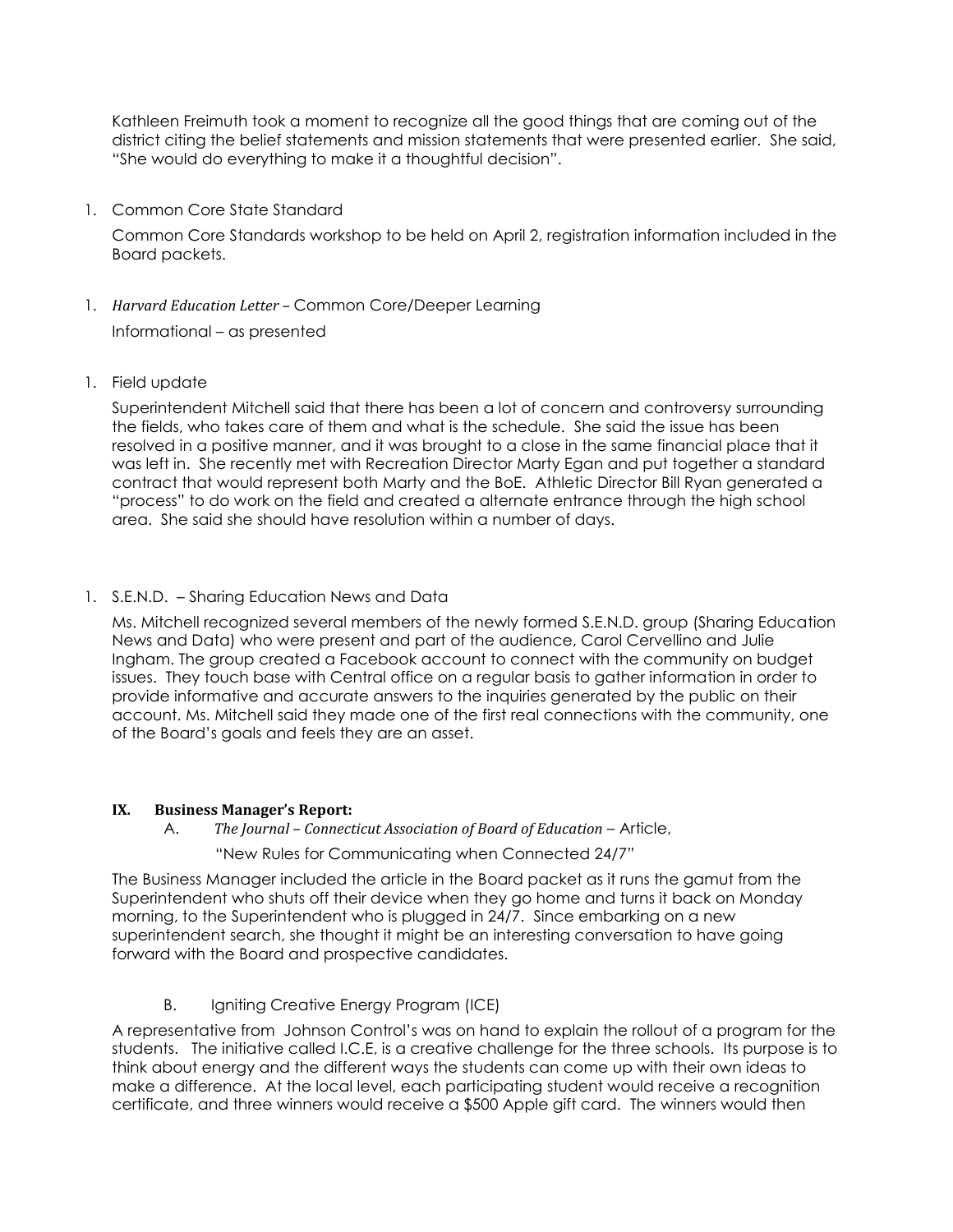move to the national level with three winners at that level would participate in a forum in Washington D.C. in the fall.

## **X. Administrators' Reports:**

A. Black Rock School, Alisha DiCorpo/Thomaston Center School, Anne Uberti

 Ms. DiCorpo was not present at the meeting. Principal Uberti had nothing to add to her written report.

### B. Thomaston High School, John Perrucci

 Principal Perrucci is working on a co-op with Watertown for wrestling and ice hockey. Watertown and Pomperaug currently comprise the coop which will lose students next year in both schools. He is currently in the investigative stages and will have additional information at a later date.

 Mr. Perrucci's written report notes that the cost to replace the cooling unit for the high school server room exceeded \$10,000. Board member Alex Lee asked where the \$10,000 originated from. Mr. Perrucci's response was line 725. He said they were, "way over on that line."

 Board Chair, Lucy Santopietro indicated that several parents of grade eight students had e-mailed her regarding ninth grade math selections. She questioned why those students, who are performing at 87 and above, will take two math courses, Alegbra I B and Geometry?

 Principal Perrucci said that in order to keep students on track, there will be a year or two of growing pains as far as how they will transition those students from the old state core standards. Common core has shifted everything downward to increase rigor. Several options were on the table- all students take algebra - an honors class and a mid-level class would be offered. However, the students at the top would be at a disadvantage because they would not be eligible to take AP Calculus BC prior to graduating. The next option was to allow the "high" functioning group to double up on their math. While inconvenient, in the long run it will provide them the most potential to take both AP courses by the time they graduate. Mr. Perrucci said they don't have to take both, they can opt out."

 Board member Becky Guay questioned Mr. Perrucci regarding the revisions in the midterm exam schedule as noted in his written report. He is asking that the Board consider doing away with the four half-days during mid-terms, only one would be required and that would be for make-ups. This would begin with the 2013/2014 school year. Further discussions to follow – scheduled for April Board agenda.

## C. Pupil Services, Nancy Schnyer

 Ms. Schnyer has been working on the Community Foundations grant report which was due to the state last week and yields about \$10,000 for the community. She is also working on the School Readiness grant which is \$107,000, monies for programs and equipment at the library, Black Rock School and at Play-n-Learn. She is confident that the grant will go through.

D. Superintendent Search – update – Chair, Lucy Santopietro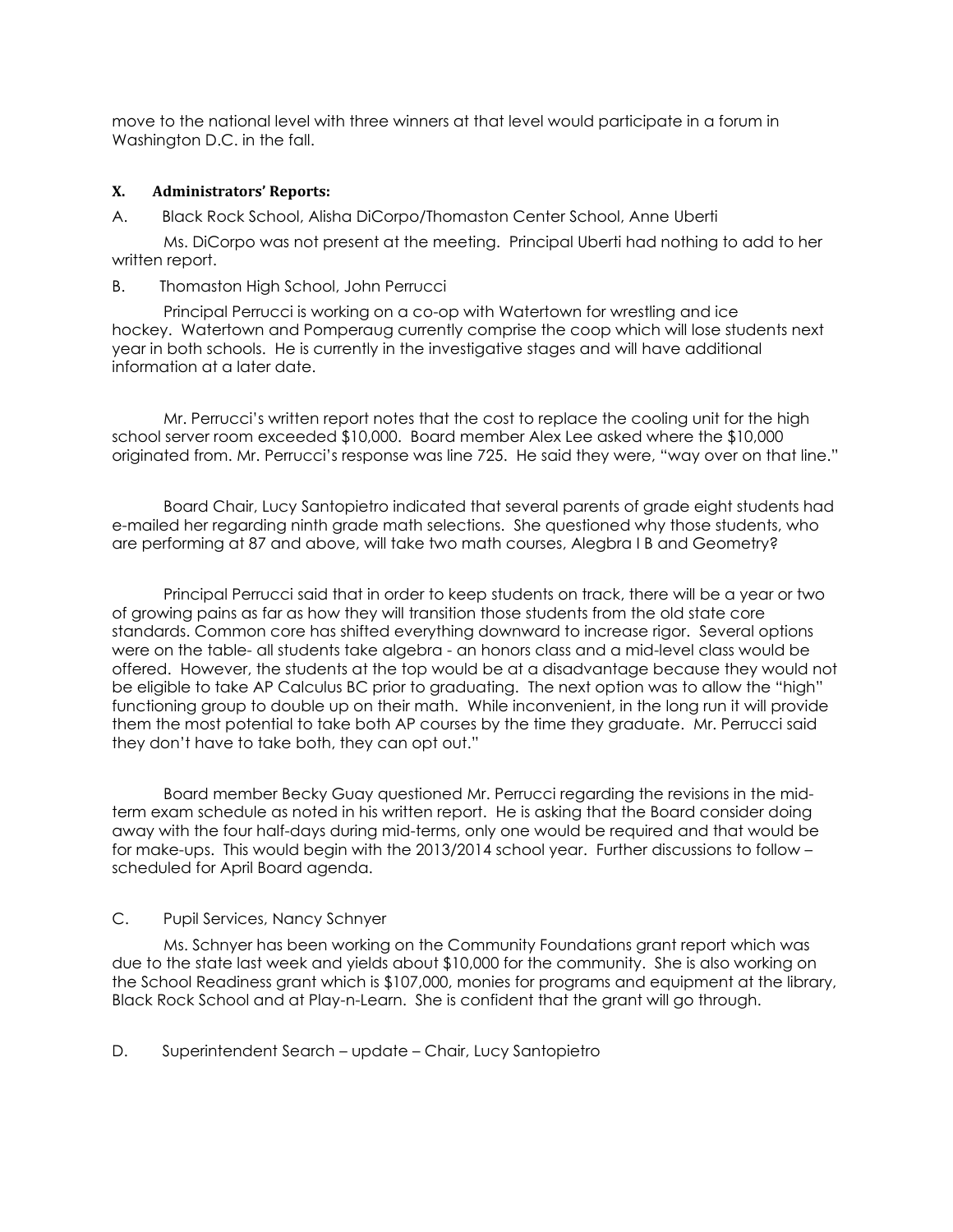The Board met earlier in the evening to interview a potential consultant for the Superintendent search and our currently negotiating a price. Plans are to meet again to investigate the possibility of a lower fee.

Board Chair, Lucy Santopietro did note that no decisions have been with regards to whether or not the district will utilize an interim, or whether or not the district will have enough time to find a Superintendent prior to Ms. Mitchell's departure.

# **XI. Standing Committee Reports:**

- 1. Budget
- i. Summary-by-Budget-Line Y-T-D expenditures in the amount of \$9,644,992.31

On a motion made by Holly Herbert and seconded by Kathleen Freimuth to accept/approve the y-t-d expenditures as presented; no further discussion; motion carried unanimously.

1. Transfers for the month of February/March 2013 in the amount of \$115,337.45

On a motion made by Holly Herbert and seconded by Kathleen Freimuth to accept/approve the transfers for February and March as presented; no further discussions; motion carried unanimously.

- 1. Curriculum/Instruction: no report
	- C. Maintenance/Facilities: no report
	- D. Technology:

Ms. Deb Sanford, the district's Senior Support Tech, stated that she is still in the process of researching companies for wireless access points throughout the district. To date she has received one quote back from a vendor who will be returning this week to narrow the scope of their job. She also met with two other vendors and a third company is expected to present this week. To lessen the blow of the costs, she will be limiting the wireless access points to "hot spots" where testing would occur initially and then add on in subsequent years.

- E. Personnel: no report
- F. Transportation: no report
- G. Athletics: no report
- 1. Long Range Task Force/Building Committee: no report
	- I. Policy:

Purchasing Policy – first read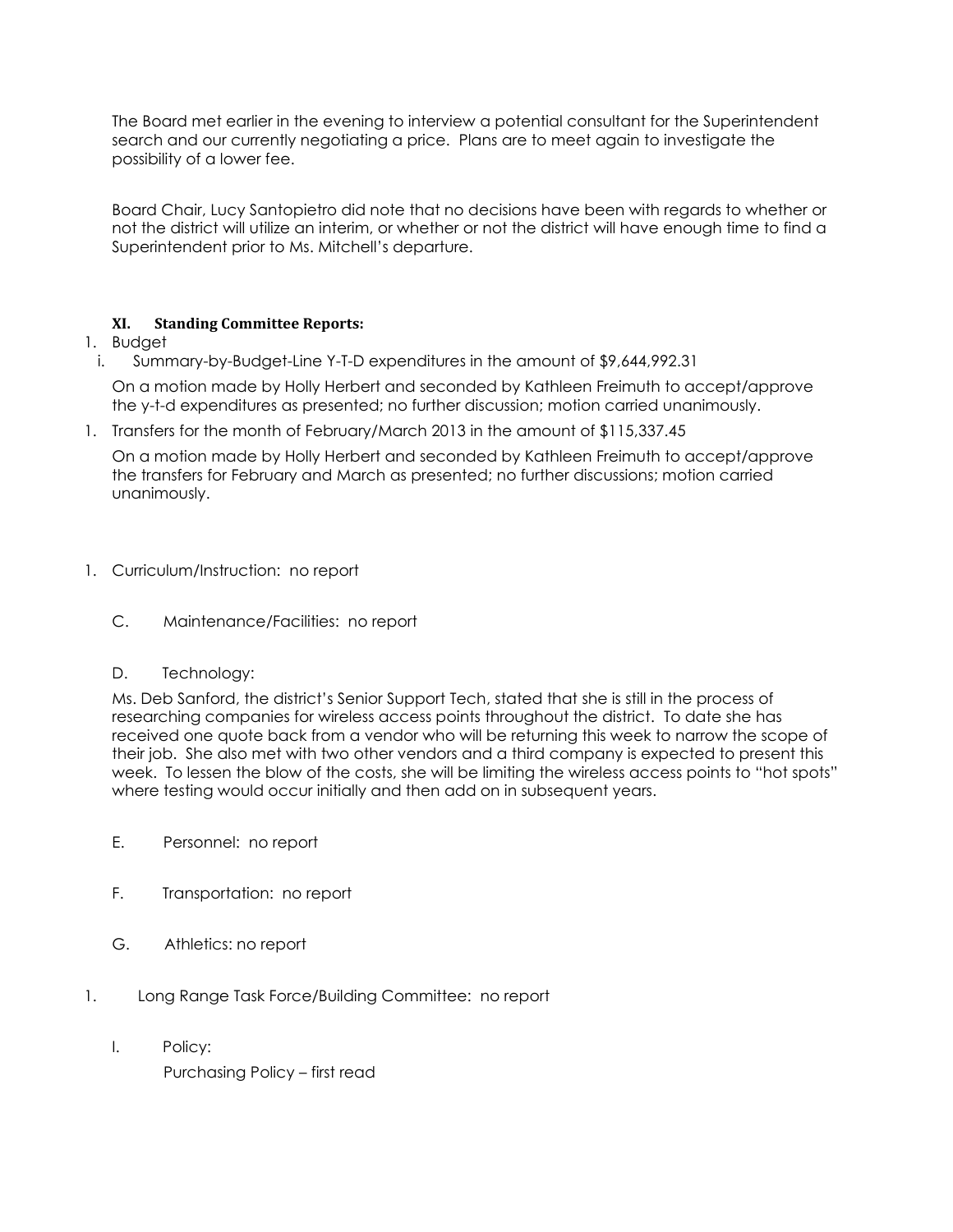- J. Government Relations: no report
- K. Affiliations:

CABE Student Forum - Informational piece for administrators – as presented

1. Legislation: no report

### **XII. Public Participation:**

### **Julianne Ingham (S.E.N.D.)**

At what point does a decision have to be made with regards to consolidation?

Do any of the Board members have feelings on what direction the Board will take?

It cost approximately \$8,000 per student, plus transportation to attend Wamogo. Does the district pay the full amount?

#### **Ray Taylor**

Mr. Taylor said the, "Schools are getting hit hard." His opinion is we shouldn't hurt our children that we raise here in our home town. Suggested that everyone go to Mohegan Sun and support the Girl's Basketball team. Turn the wheels and start offering to our children in our own towns.

#### **Ed Mone**

First Selectman

Would like to know what the sense of direction is for the Board of Education regarding the schools' futures. He is not certain the Superintendent was given a direction on which way she should go looking at the process moving forward. Will there be a formation of a committee to begin to investigate the possibility of consolidating to two schools in town? Secondarily, his opinion, to do a thorough job, all aspects and options need considerations. He feels the Board needs to provide some direction; that the Board needs to move forward. Unless all the options and information is made available, we can't possibly make a good decision.

#### **Gail Lascko**

As a property owner in Thomaston, she was very interested in Ms. O'Dea-Wyrick's idea regarding expansion. She would like to keep the community as a whole. She graduated from Thomaston High School and wants the same for her grandson. She said the town just spent millions of dollars